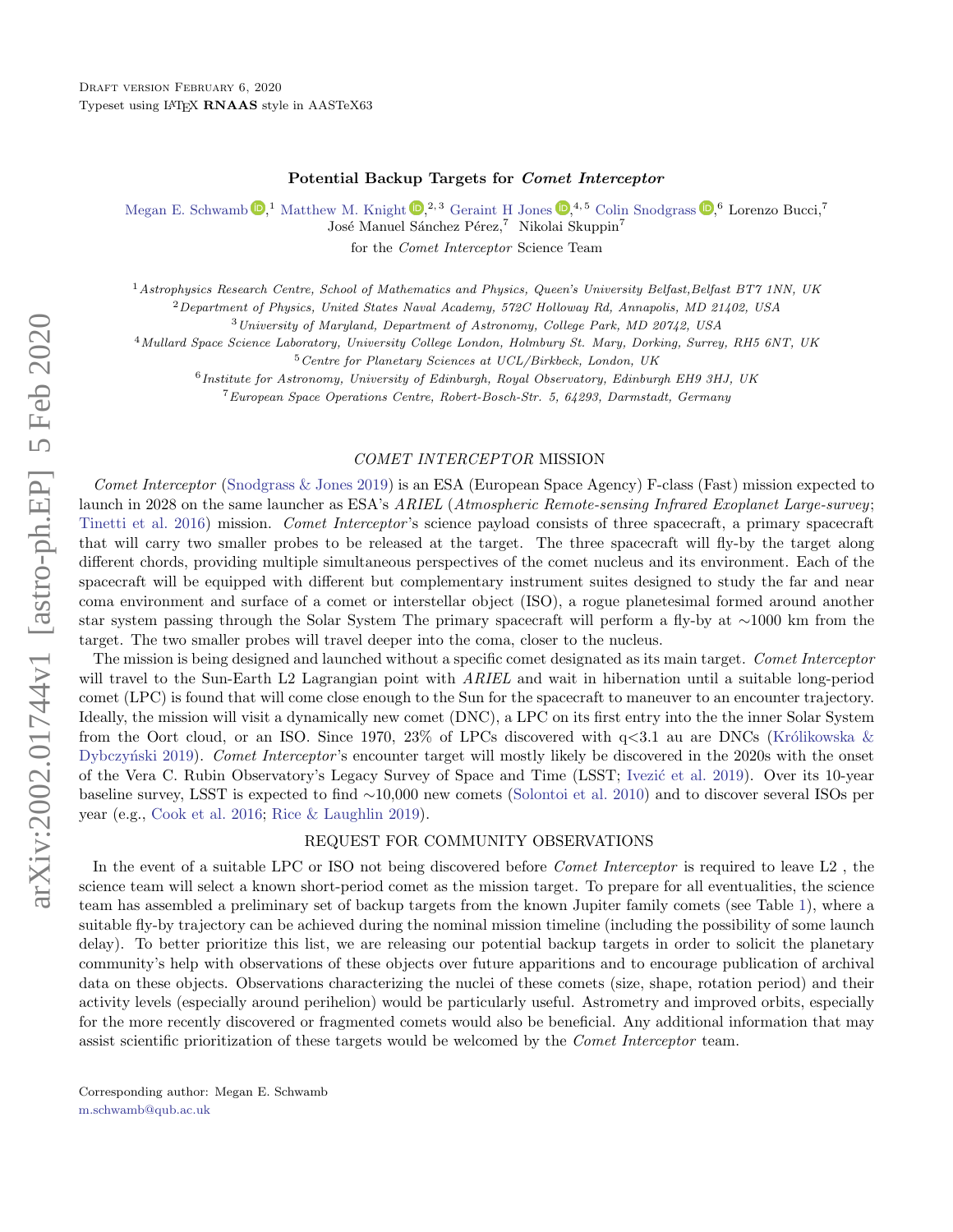| <b>MPC</b><br>Designation  | Orbital<br>Period<br>(yrs) | q<br>(au) | e<br>$(\text{deg})$ | $(\text{deg})$ | Fly-by<br>date<br>DD-MM-YYYY | <b>Notes</b>                                           |
|----------------------------|----------------------------|-----------|---------------------|----------------|------------------------------|--------------------------------------------------------|
| P/2016 BA14 (PANSTARRS)    | 5.25                       | 1.01      | 0.666               | 18.92          | 20/04/2037                   | May have recently split (from 252P) <sup>A</sup>       |
| $7P/P$ ons-Winnecke        | 6.37                       | 1.26      | 0.634               | 22.29          | 28/09/2033                   |                                                        |
| 8P/Tuttle                  | 13.61                      | 1.03      | 0.820               | 54.98          | 26/03/2035                   | Contact binary; Oort cloud source? <sup><i>B</i></sup> |
| 15P/Finlay                 | 6.51                       | 0.97      | 0.720               | 6.80           | 18/09/2034                   |                                                        |
| $21P/Giacobini-Zinner$     | 6.54                       | 1.01      | 0.710               | 32.00          | 07/09/2031                   | Encountered by the <i>International</i>                |
|                            |                            |           |                     |                |                              | Cometary Explorer (ICE; 1985) <sup>C</sup>             |
| $26P/G$ rigg-Skjellerup    | 5.31                       | 1.12      | 0.633               | 22.36          | 10/06/2034                   | Encountered by <i>Giotto</i> $(1992)^D$                |
| 73P/Schwassmann-Wachmann 3 | 5.44                       | 0.97      | 0.686               | 11.24          | 05/04/2033                   | Multiple nucleus fragments                             |
| 189P/NEAT                  | 4.98                       | 1.17      | 0.598               | 20.40          | 01/09/2032                   | Possible escaped main belt asteroid $E$                |
| $289P/B$ lanpain           | 5.32                       | 0.96      | 0.685               | 5.90           | 23/11/2035                   | Tiny, almost extinct <sup><math>F</math></sup>         |
| 300P/Catalina              | 4.42                       | 0.82      | 0.694               | 5.70           | 19/06/2036                   | Possible escaped main belt asteroid <sup>E</sup>       |

<span id="page-1-7"></span>Table 1. Potential Comet Interceptor Backup Targets

 $A_{\text{Li}}$  et al. [\(2017\)](#page-1-8)

 $B_{\text{Harmon et al.} (2010)}$  $B_{\text{Harmon et al.} (2010)}$  $B_{\text{Harmon et al.} (2010)}$  $B_{\text{Harmon et al.} (2010)}$  $B_{\text{Harmon et al.} (2010)}$ 

 $C_{\text{Ogilvie et al.} (1986)}$  $C_{\text{Ogilvie et al.} (1986)}$  $C_{\text{Ogilvie et al.} (1986)}$  $C_{\text{Ogilvie et al.} (1986)}$  $C_{\text{Ogilvie et al.} (1986)}$ 

 $D_{\text{Grensemann}} \& \text{Schwehm}$  [\(1993\)](#page-1-11)

 $E$  Fernández & Sosa [\(2015\)](#page-1-12)

```
Jewitt}}(2006)
```
Heliocentric orbital elements taken from JPL Small-Body Database Search Engine [https://ssd.jpl.nasa.gov/sbdb](https://ssd.jpl.nasa.gov/sbdb_query.cgi#)\_query.cgi# queried on 28 January 2020.

### REFERENCES

- <span id="page-1-5"></span>Cook, N. V., Ragozzine, D., Granvik, M., & Stephens, D. C. 2016, ApJ, 825, 51, doi: [10.3847/0004-637X/825/1/51](http://doi.org/10.3847/0004-637X/825/1/51)
- <span id="page-1-12"></span>Fernández, J. A., & Sosa, A. 2015, Planet. Space Sci., 118, 14, doi: [10.1016/j.pss.2015.07.010](http://doi.org/10.1016/j.pss.2015.07.010)
- <span id="page-1-11"></span>Grensemann, M. G., & Schwehm, G. 1993,
- J. Geophys. Res., 98, 20907, doi: [10.1029/93JA02528](http://doi.org/10.1029/93JA02528)

<span id="page-1-9"></span>Harmon, J. K., Nolan, M. C., Giorgini, J. D., & Howell, E. S. 2010, Icarus, 207, 499,

doi: [10.1016/j.icarus.2009.12.026](http://doi.org/10.1016/j.icarus.2009.12.026)

- <span id="page-1-3"></span>Ivezić, Ž., Kahn, S. M., Tyson, J. A., et al. 2019, ApJ, 873, 111, doi: [10.3847/1538-4357/ab042c](http://doi.org/10.3847/1538-4357/ab042c)
- <span id="page-1-13"></span>Jewitt, D. 2006, AJ, 131, 2327, doi: [10.1086/500390](http://doi.org/10.1086/500390)
- <span id="page-1-2"></span>Królikowska, M., & Dybczyński, P. A. 2019, MNRAS, 484, 3463, doi: [10.1093/mnras/stz025](http://doi.org/10.1093/mnras/stz025)
- <span id="page-1-8"></span>Li, J.-Y., Kelley, M. S. P., Samarasinha, N. H., et al. 2017, AJ, 154, 136, doi: [10.3847/1538-3881/aa86ae](http://doi.org/10.3847/1538-3881/aa86ae)
- <span id="page-1-10"></span>Ogilvie, K. W., Coplan, M. A., Bochsler, P., & Geiss, J. 1986, Science, 232, 374, doi: [10.1126/science.232.4748.374](http://doi.org/10.1126/science.232.4748.374)
- <span id="page-1-6"></span>Rice, M., & Laughlin, G. 2019, ApJL, 884, L22, doi: [10.3847/2041-8213/ab4422](http://doi.org/10.3847/2041-8213/ab4422)
- <span id="page-1-0"></span>Snodgrass, C., & Jones, G. H. 2019, Nature Communications, 10, 5418, doi: [10.1038/s41467-019-13470-1](http://doi.org/10.1038/s41467-019-13470-1)
- <span id="page-1-4"></span>Solontoi, M., Ivezić, Ž., West, A. A., et al. 2010, Icarus, 205, 605, doi: [10.1016/j.icarus.2009.07.042](http://doi.org/10.1016/j.icarus.2009.07.042)
- <span id="page-1-1"></span>Tinetti, G., Drossart, P., Eccleston, P., et al. 2016, Society of Photo-Optical Instrumentation Engineers (SPIE) Conference Series, Vol. 9904, The science of ARIEL (Atmospheric Remote-sensing Infrared Exoplanet Large-survey), 99041X, doi: [10.1117/12.2232370](http://doi.org/10.1117/12.2232370)